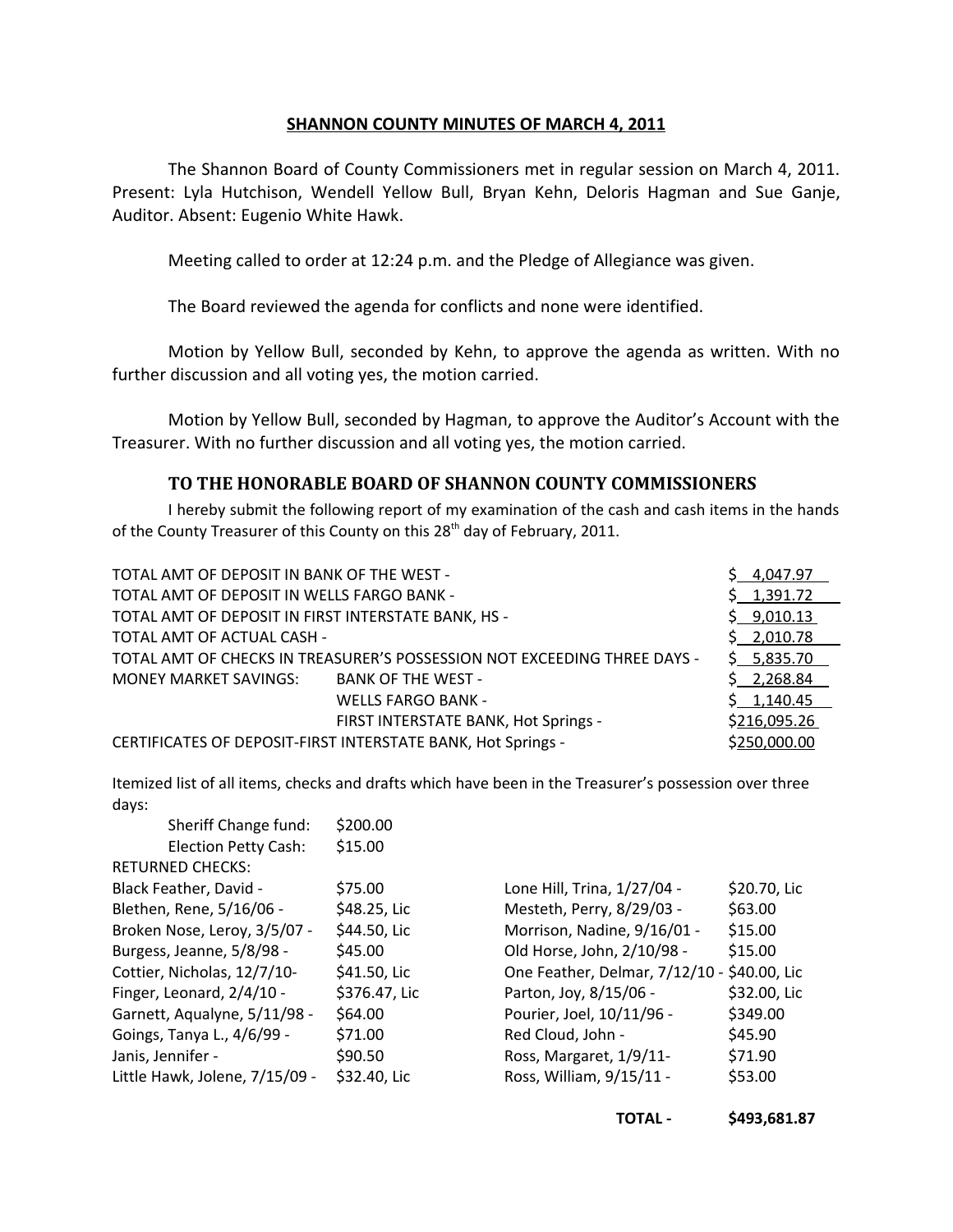DATED THIS 28<sup>th</sup> DAY OF February, 2011 /S/Sue Ganje, Auditor

 SUE GANJE, COUNTY AUDITOR OF SHANNON COUNTY THE ABOVE BALANCE REFLECTS COUNTY MONIES, MONIES HELD IN TRUST, AND MONIES COLLECTED FOR AND TO BE REMITTED TO OTHER ENTITIES: SCHOOLS, TOWNS AND STATE.

Motion by Yellow Bull, seconded by Hagman, to approve the minutes of the January 7, 2011 meeting with the addition of the commission salaries as follows and correction of wages for David White Face from \$9.00 to \$12.00 per hour; the minutes of the January 21, 2011 meeting and the minutes of the February 4, 2011 meeting. With no further discussion and all voting yes, the motion carried.

Chairwoman Lyla Hutchison: \$80.00 per month plus \$25.00 per meeting Commissioner Deloris Hagman: \$80.00 per month plus \$25.00 per meeting Commissioner Wendell Yellow Bull: \$80.00 per month plus \$25.00 per meeting Commissioner Bryan Kehn: \$80.00 per month plus \$25.00 per meeting Commissioner Eugenio White Hawk: \$80.00 per month plus \$25.00 per meeting

Auditor Sue Ganje requested approval to enter into a three-year renewal agreement with Election Services and Systems for election printing services. Motion by Yellow Bull, seconded by Kehn, to approve the Auditor enter into an agreement with ES&S. With no further discussion and all voting yes, the motion carried.

Eugenio White Hawk entered the meeting at 12:29 p.m.

Motion by Yellow Bull, seconded by Hagman, to approve a request for Bryan Kehn and Eugenio White Hawk to travel to Pierre for a commissioners' workshop on March 16 and 17, 2011. With no further discussion and all voting yes, the motion carried.

Motion by Yellow Bull, seconded by Kehn, to approve the procedural change to direct deposit of County payroll checks, with mandatory participation by all employees. With no further discussion and all voting yes, the motion carried.

Highway Superintendent Lynn Bettelyoun met with the Board to give updates and present a monthly road expense report. Bettelyoun also reported on a discussion with Curtis Temple concerning the possible removal of Temple Road from the County road system. Temple noted the road had little use and he would agree to removing it from the system, with the possibility of adding it back in the future.

Motion by Yellow Bull, seconded by Hagman, to table the removal of Temple Road from the County road system. With no further discussion and all voting yes, the motion carried.

A hearing on private road work was held as advertised.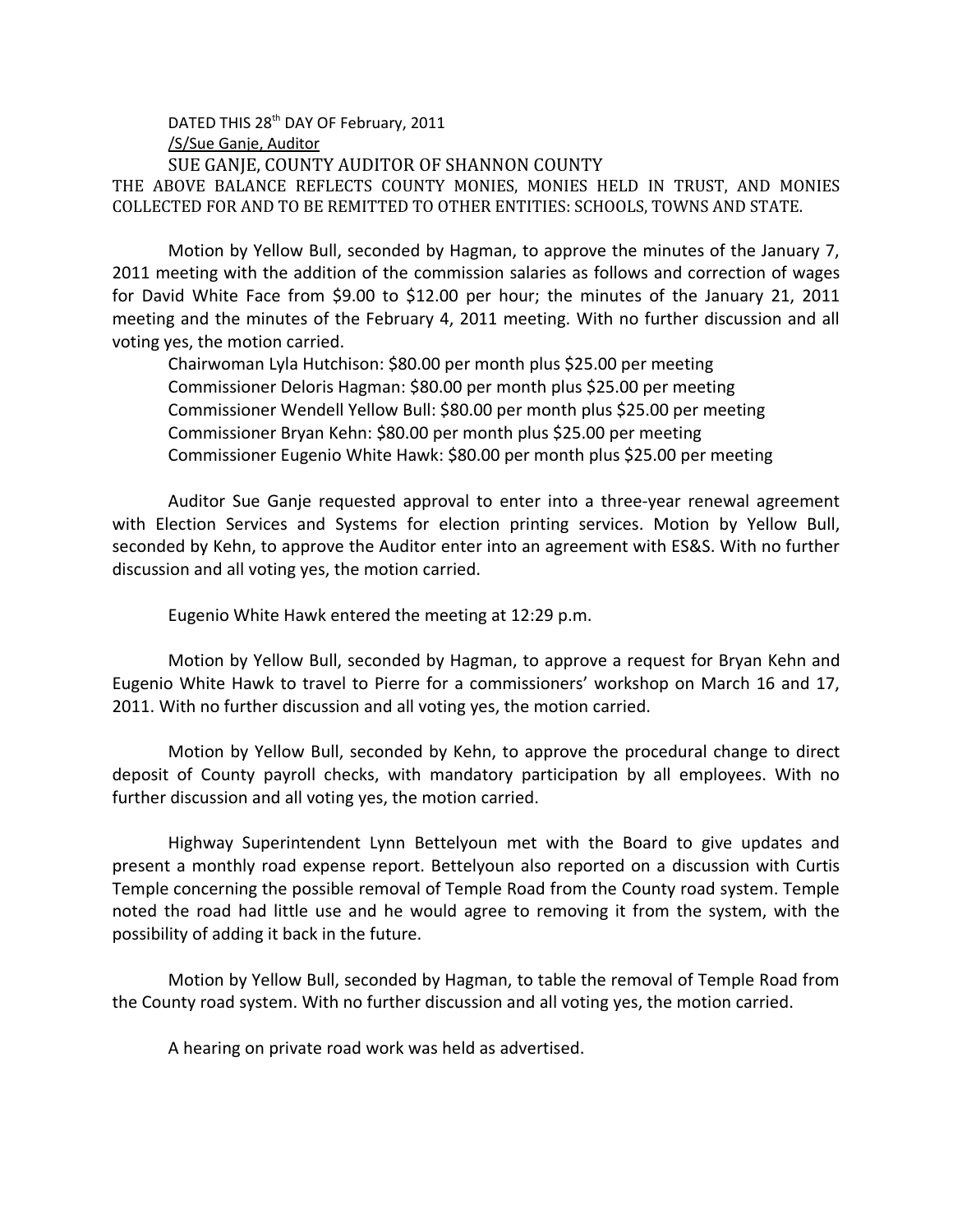Motion by Yellow Bull, seconded by White Hawk, to approve the continuation of private road work, as per SDCL 31-11-42 – 31-11-44, and authorize up to eight hours of work per person, per year. With no further discussion and all voting yes, the motion carried.

Bettelyoun presented fuel quotes as follows:

|                     | 500 GAL UNLEADED GAS | 800 GAL #1 RED DIESEL | 750 Gal Propane  |
|---------------------|----------------------|-----------------------|------------------|
| PINE RIDGE OIL      | No response          |                       |                  |
| LAKOTA PLAINS       | No response          |                       |                  |
| <b>WESTCO</b>       | \$3.077 PER GAL.     | \$3.449 PER GAL.      | \$1.779 PER GAL. |
| <b>NELSON'S OIL</b> | No response          |                       |                  |

Motion by Yellow Bull, seconded by White Hawk, to approve Westco's bid on 500 gallons unleaded gas at \$3.077 per gallon, 800 gallons of #1 red diesel at \$3.449 per gallon and 750 gallons of propane at \$1.779 per gallon as the low bids. With no further discussion and all voting yes, the motion carried**.**

Frank Maynard reported to the Board by speaker phone and informed them the culvert grant is in top priority status and that the County will have an in-kind match to provide.

Terri Halls, Department of Equalization, met with the Board to advise them that the values submitted to the Department of Revenue will reflect a crop land increase of ten percent and a non-crop land increase of approximately three percent.

Fall River County Sheriff Rich Mraz met with the Board to advise them he is interested in housing Shannon County prisoners, upon approval of the Fall River County commission.

Motion by Yellow Bull, seconded by Hagman to approve a jail contract with Fall River County for housing Shannon County prisoners at a cost of \$63.00 per day, plus any medical or incidental costs, and authorize the chairwoman to sign the contract. With no further discussion and all voting yes, the motion carried.

Sheriff Jim Daggett met with the Board to give monthly reports and updates. Daggett noted some county roads are flooded and the Board authorized him to work with the Shannon County Highway Superintendent in photographing problem areas and working with the Governor's office to attempt to enlist National Guard assistance for the roads.

Daggett requested authorization to rent office space in Hermosa for the purpose of storing evidence for \$100.00 per month. Deputy State's Attorney Pat Ginsbach advised the Board that the Sheriff is the responsible party for evidence retention. The Board authorized Daggett to make the decision on his storage of evidence as long as it is within his existing budget.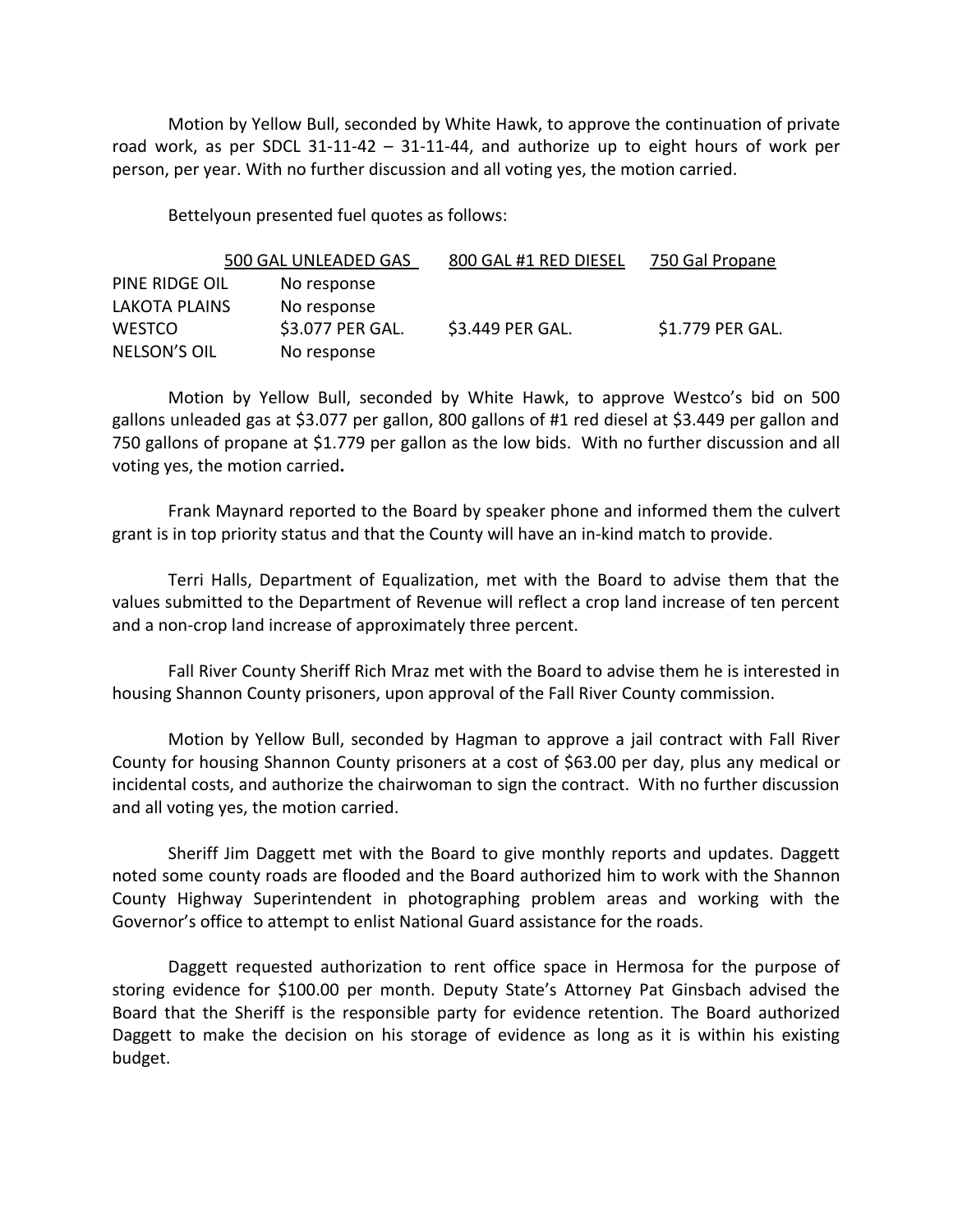Ginsbach presented the Board with a contract for jail services with Fall River County for their signatures.

Bills were presented for approval. Motion by Yellow Bull, seconded by White Hawk, to approve the bills as follows. With no further discussion and all voting yes, the motion carried.

| <b>GENERAL FUND</b>              |                           |             |
|----------------------------------|---------------------------|-------------|
| <b>COMMISSIONERS</b>             | <b>FEB SALARIES</b>       | \$625.00    |
| <b>AUDITOR'S OFFICE</b>          | <b>FEB SALARIES</b>       | \$2,946.96  |
| <b>TREASURER'S OFFICE</b>        | <b>FEB SALARIES</b>       | \$2,940.51  |
| <b>STATE'S ATTORNEY OFFICE</b>   | <b>FEB SALARIES</b>       | \$1,250.00  |
| DIRECTOR OF EQUALIZATION         | <b>FEB SALARIES</b>       | \$1,564.56  |
| <b>REGISTER OF DEEDS</b>         | <b>FEB SALARIES</b>       | \$1,738.68  |
| <b>VETERANS SERVICES</b>         | <b>FEB SALARIES</b>       | \$986.56    |
| <b>SHERIFF'S OFFICE</b>          | <b>FEB SALARIES</b>       | \$3,125.00  |
| <b>CORONER</b>                   | <b>FEB SALARIES</b>       | \$320.00    |
| <b>ALLTEL</b>                    | <b>TELEPHONE</b>          | \$140.95    |
| <b>CARDMEMBER SERVICE</b>        | <b>MISC</b>               | \$875.29    |
| HAGMAN, DELORIS                  | <b>TRAVEL</b>             | \$71.04     |
| <b>KEHN, BRYAN</b>               | <b>TRAVEL</b>             | \$66.60     |
| <b>LAKOTA COUNTRY TIMES</b>      | <b>PUBLISHING</b>         | \$688.52    |
| MARTINEZ, AUDREY L               | <b>TRAVEL</b>             | \$43.29     |
| MCLEOD'S OFFICE SUPPLY           | <b>SUPPLY</b>             | \$251.08    |
| NETTINGA, JOAN                   | <b>SUPPLY</b>             | \$117.47    |
| O'NEILL, JUSTIN                  | <b>CAAF</b>               | \$82.00     |
| PENNINGTON COUNTY JAIL           | MI                        | \$1,757.00  |
| <b>QUILL CORPORATION</b>         | <b>SUPPLY</b>             | \$155.47    |
| SD ASSN OF COUNTY COMM.          | REGISTRATION              | \$100.00    |
| <b>SHANNON COUNTY SHERIFF</b>    | PETTY CASH                | \$153.27    |
| SKINNER, MATTHEW                 | <b>CAAF</b>               | \$624.08    |
| <b>VANWAY TROPHY &amp; AWARD</b> | <b>SUPPLY</b>             | \$19.66     |
| WINTER, PAUL                     | <b>CAAF</b>               | \$470.98    |
| WHITE HAWK, EUGENIO              | <b>TRAVEL</b>             | \$69.56     |
| YELLOW BULL, WENDELL             | <b>TRAVEL</b>             | \$47.36     |
| <b>JURORS</b>                    | <b>JUROR FEE</b>          | \$1,304.90  |
| HUTCHISON, LYLA                  | <b>TRAVEL</b>             | \$59.20     |
|                                  | <b>GENERAL FUND TOTAL</b> | \$22,594.99 |
| <b>ROAD &amp; BRIDGE</b>         |                           |             |
| <b>ROAD &amp; BRIDGE</b>         | <b>FEB SALARIES</b>       | \$10,666.54 |
| <b>ALLTEL</b>                    | <b>TELEPHONE</b>          | \$97.12     |
| <b>BETTELYOUN, LYNN</b>          | <b>TRAVEL</b>             | \$35.80     |
| BUTLER MACHINERY CO.             | <b>REPAIR</b>             | \$21,554.87 |